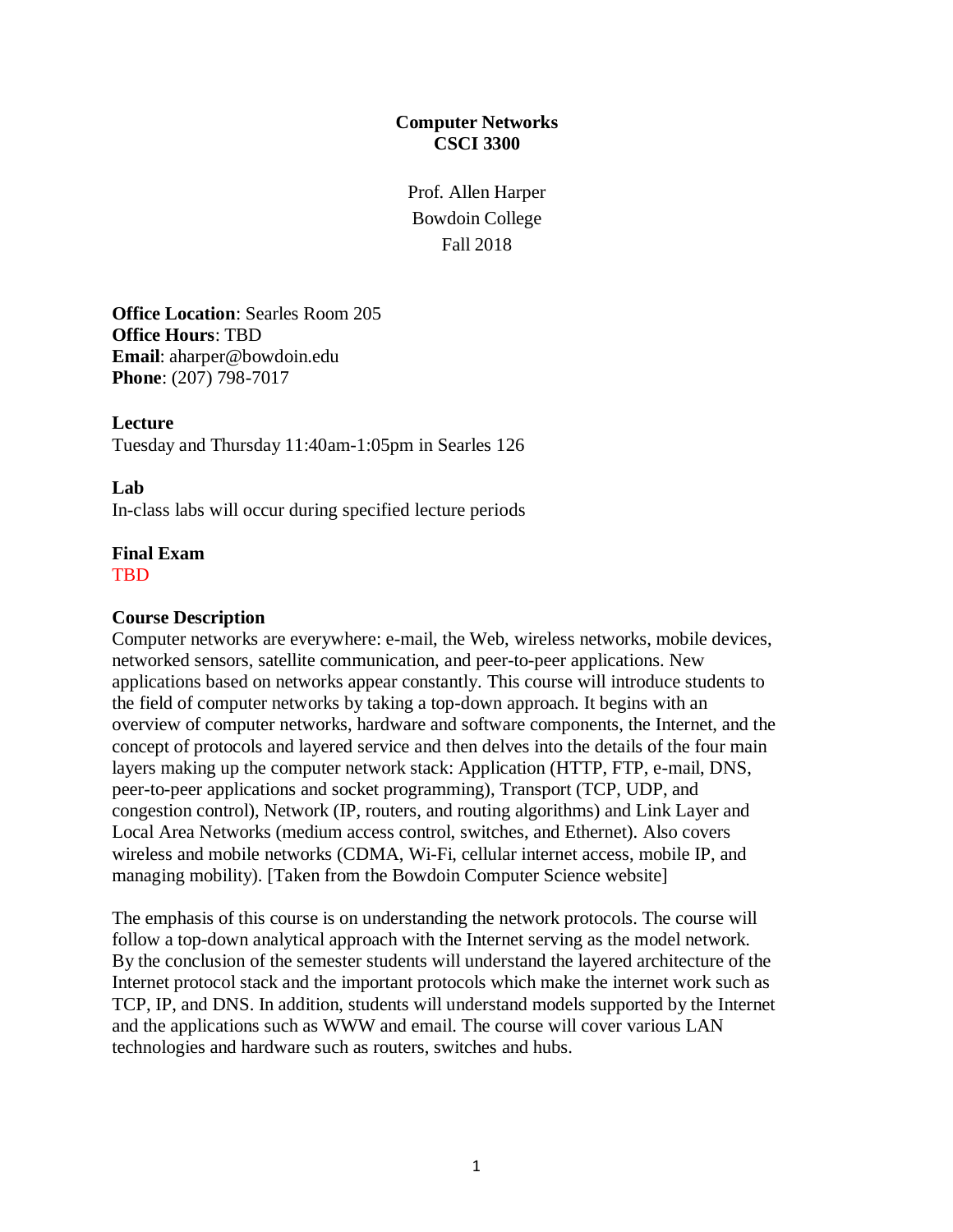## **Topics**

- 1. Introduction**:** Network architectures and protocols; protocol layering; the Internet and OSI Reference models; history of the Internet.
- 2. The Application Layer: Basic services; qualities of service; network programming.
- 3. The Transport Layer: basic principles; reliable data transfer; pipelined protocols; connection management; flow control; TCP and UDP protocols; congestion control.
- 4. The Network Layer: service models; routing algorithms; routing in the Internet; the IP protocol.
- 5. The Link Layer: data link functions; error detection and correction; multiple access protocols; CSMA, CSMA/CD and ALOHA protocols; Ethernet; hubs, bridges, switches.
- 6. Wireless and Mobile Networks: multiple access protocols for mobility; CDMA; Wireless links and network characteristics; WiFi; 802.11 Wireless LANs; MAC protocol; Cellular internet access

## **Measurable Student Learning Outcomes**

At the completion of the course, students will be able to:

- 1. Explain the concept of packet-switching and identify and analyze the different types of packet delay in packet-switched networks
- 2. Describe the essential principles of a transport layer protocol (reliable data transfer, flow control, congestion control)
- 3. Use IP addressing and apply routing algorithms to find shortest paths for network-layer packet delivery
- 4. Describe and compare data link layer services and multiple access techniques
- 5. Use networking tools to observe and analyze behaviors of networking protocols
- 6. Write network-aware programs to demonstrate an understanding of network protocols

## **Prerequisites**

Departmental approval

## **Textbook (Required: On Hatch Reserve)**

**Computer Networking: A Top-Down Approach Featuring the Internet**

(Seventh edition) 2017 Authors: James F. Kurose and Keith W. Ross Publisher: Addison-Wesley ISBN:

## **Grading Policy**

Your final grade in the class will be calculated as follows: 5% (~5) Problem Sets 5% (~5) Labs 15% (~10) Journal Reading Response Papers 15% (~4) Programming Assignments 60% (3) Exams Optional: Final Paper or Programming Project which can substitute for one exam.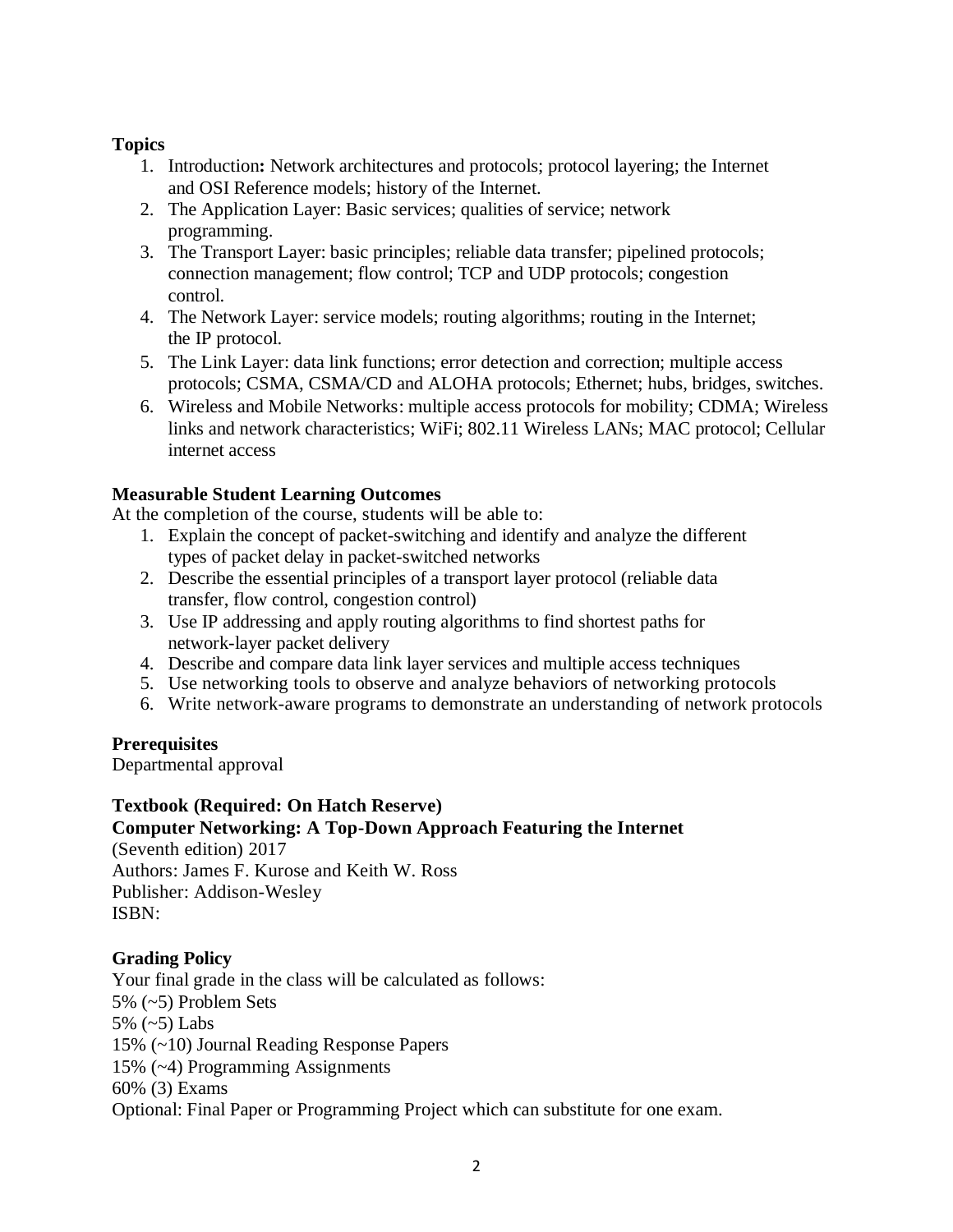#### **Class attendance, participation, and decorum**

Students are expected to attend all class sessions, as well as complete all assignments, labs, and exams. The use of any technology, including your own, for non-classwork purposes is not allowed. Cell phones are a distraction for everyone and should be silenced and not accessed during class. Your class participation will be determined based on your attendance and active participation in class throughout the semester. Participating in discussions, answering questions, reading the textbook before class, and participating during in-class activities are all good ways to show "active participation." Being considerate of your fellow students in the classroom is also an important part of your "class participation". You can do this by not causing a distraction for your fellow classmates -- arrive on time for class, avoid side conversation or noise during class, etc. A good learning environment is also one in which everyone feels welcome and comfortable; so, please be respectful of the diversity of backgrounds, beliefs, and lifestyles of the students in our class. If being a good participant is not reward enough, then consider class participation to perform a tie-breaking function when your grade is being computed.

#### **Late Policy**

No late work will be accepted without Dean's Office approval or by prior (24-hour notice) arrangement with instructor.

#### **Exams and Exam Attendance**

There are three (3) exams in this course. Each exam will cover approximately 1/3 of the material. The third exam will be held during the final exam time period. While the exams are not strictly cumulative, in a course such as Computer Networks that presents a sequential development of ideas, success on later topics will depend on a thorough understanding of the previous material. **Students my only re-sit for an exam with Dean's approval.**

#### **Policies on Collaboration and Honor Code**

Below you will find a copy of the CSCI 1101 collaboration guidelines. Please check the [Bowdoin Academic Honor Code](http://www.bowdoin.edu/studentaffairs/student-handbook/college-policies/index.shtml) for official definitions of these practices.

#### **Computer Science Collaboration Policy**

Plagiarism, cheating, and falsification of information are violations of academic integrity that will not be tolerated.

The department employs four 'levels' of collaboration, where each level defines a set of allowed (and disallowed) behaviors. Higher levels are more restrictive, while lower levels are more permissive. Assignments in a course will typically employ a range of different levels. Our goal is to provide you extensive opportunities for collaboration (as is the norm in 'the real world') while still ensuring that you become an independent programmer capable of doing significant work on your own.

Specific courses may have additional rules or guidelines that supplement the standard policy described below (such as governing the mechanics of group work). Be sure to get this information from your professor.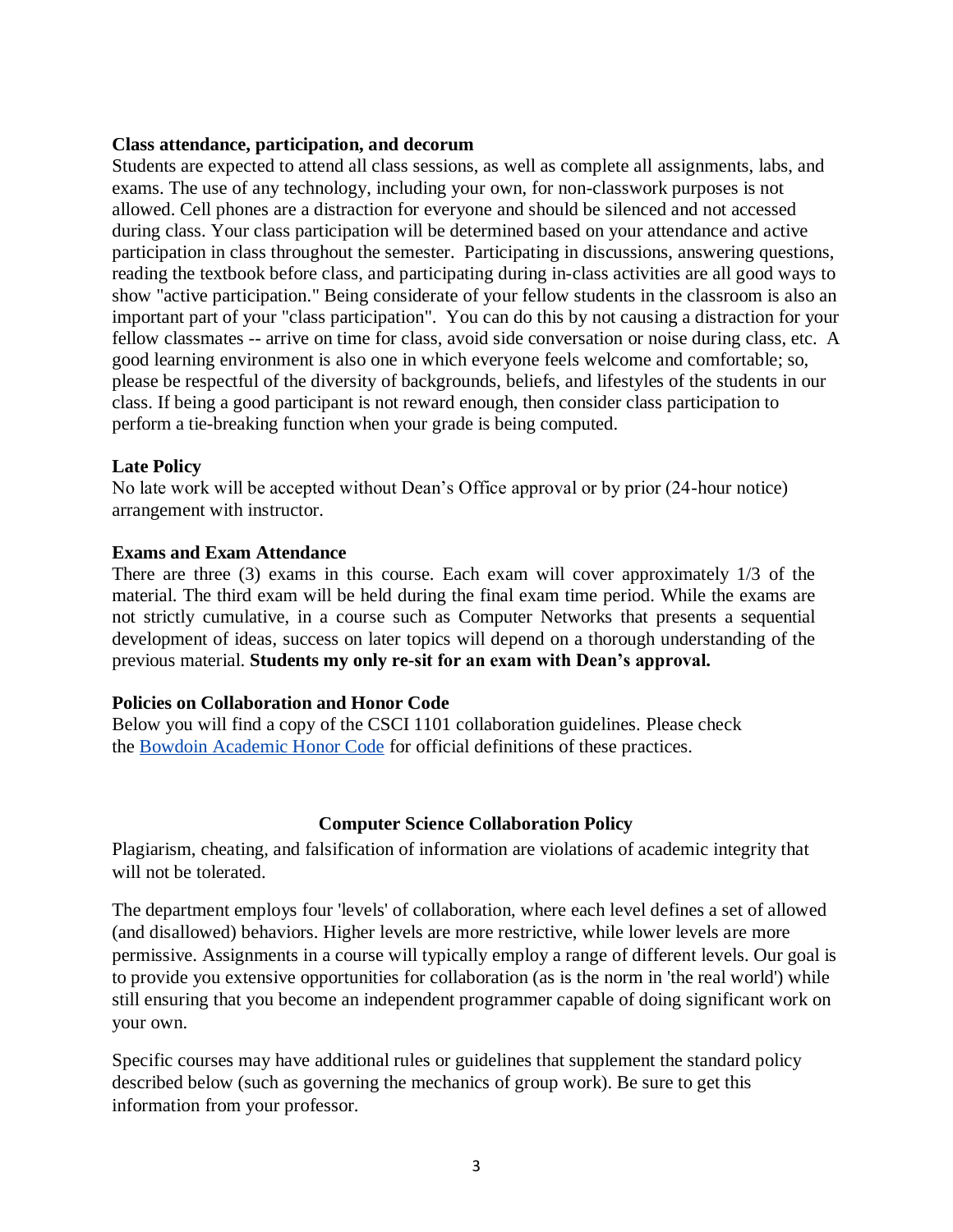In the interest of fairness to all students, violations of the collaboration policy are grounds to initiate an action that would come before the Judicial Board. Remember that you are responsible for reading, understanding, and adhering to the policy. If you have any questions about any aspects of the policy, please do not hesitate to ask for clarification.

### **Level 0: No Restrictions**

Level 0 is generally only used for in-class exercises, or work not for credit. At this level, there are no restrictions on collaboration, and you may make use of whatever resources you like. Such resources could include other students both in and out of the course, your textbook (or other books), and Internet-based resources. No attribution of sources is required at this level.

## **Level 1: Verbal collaboration without code sharing**

Level 1 is generally used for most regular assignments and labs. At this level, you are allowed and encouraged to discuss ideas and approaches with other class members, but such collaboration should not involve any written medium, including (but not limited to) computers, chalkboards, and paper. However, drawing pictures is permitted.

You may receive general programming and debugging advice, but you are required to write and debug all your own code, and at no time should you look at or receive another student's code in any form (on a computer, via printout, verbally, etc.). Similarly, you should not share your code with others or allow it to be shared (except with teaching staff), including sharing with future students after you have completed the course yourself. Providing help beyond what is allowed is as much of an infraction of the honor code as receiving help.

External resources: It is never permitted to view completed assignments, projects, or exams from the current or previous iterations of the course, regardless of their source. Otherwise, use of books or the internet for reference purposes is permitted, such as looking up the use of a programming function. However, blindly copying sections of code found online without attribution is not allowed, and you should never submit code that you do not understand or would not be able to clearly explain.

It is permissible to use software and materials available from external sources (understanding that you only get credit for work that you complete yourself) if you explicitly acknowledge those sources and what material you used. All materials used must be freely and legally available, and guidelines for proper attribution are provided below.

To be clear, if you turn in someone else's work, you will not receive any credit for it, but if it is properly acknowledged, it will not be considered a breach of the collaboration policy.

Crediting sources: When you use other sources to complete your work, you must credit the source of the ideas. This includes crediting other people (e.g., your classmates) or a website. You do not need to credit the book, in-class discussions, or conversations with teaching staff (TAs or professors). Anyone or anything else that contributed to the completion of your assignment should be credited with the following: